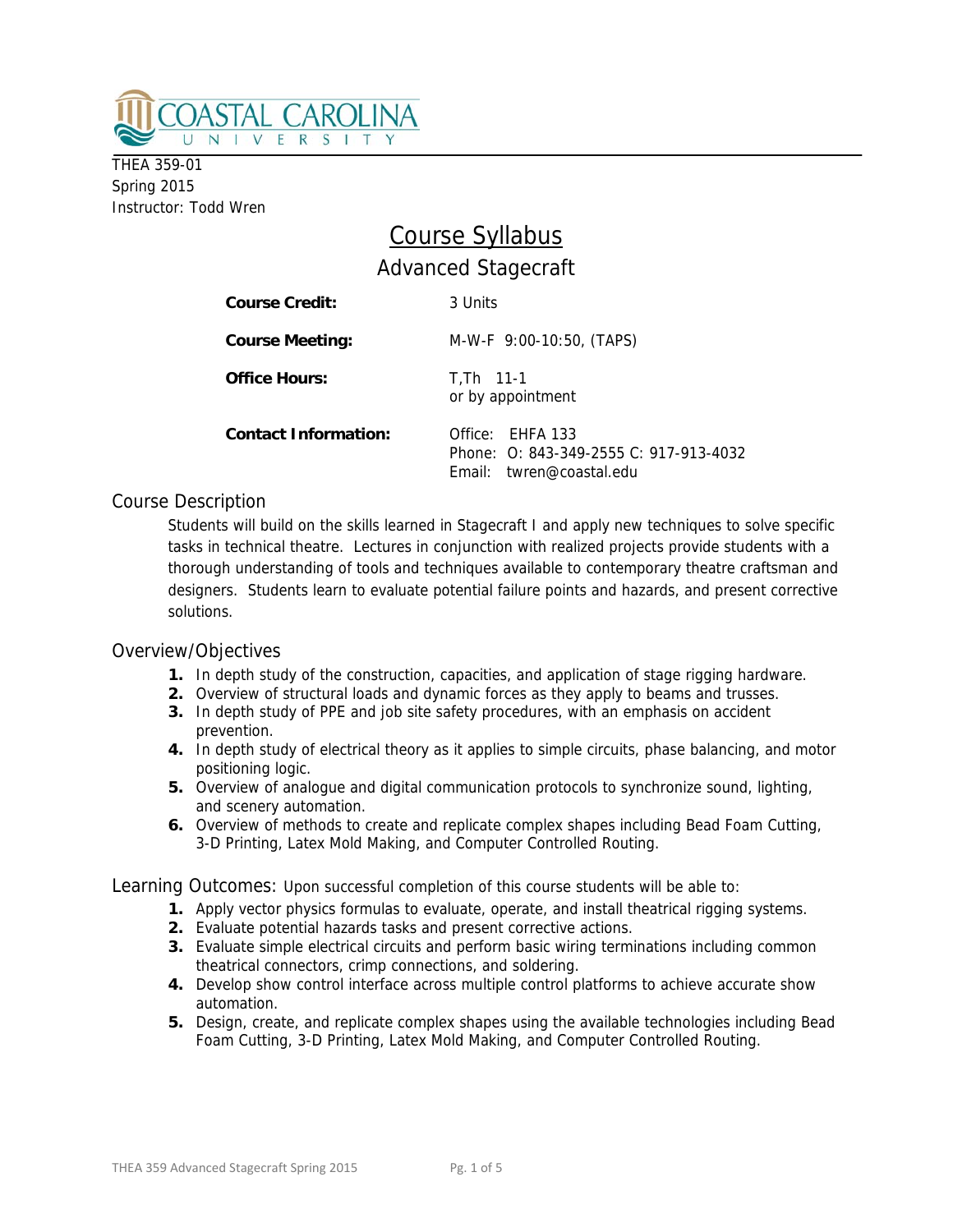Recommended Reading

**The Backstage Handbook: An Illustrated Almanac of Technical Information, 3rd Edition** by Carter, Paul and Chiang, George **Stage Rigging Handbook, 2nd Edition** by Glerum, Jay O. **Entertainment Rigging: A Practical Guide for Riggers, Designers, and Managers**  by Donovan, Harry **The Sound Reinforcement Handbook** by Davis, Gary and Jones, Ralph **Show Networks and Control Systems: Formerly "Control Systems for Live Entertainment"** by Huntington, John **Electricity for the Entertainment Electrician & Technician, 2nd Edition**  by Candena, Richard **CNC Programming Handbook, 3rd Edition** by Smid, Peter **The Prop Building Guidebook: For Theatre, Film, and TV** by Hart, Eric

## **Organization**

Class will be divided into four parts.

- 1) Readings: Readings will be posted on the class Moodle site and organized by topic. The readings listed in the syllabus are to be completed before the class meeting. Information from the reading assignments may appear as questions on quizzes and test throughout the course.
- 2) Lectures: Classroom lectures and discussions of theatrical equipment and application support the reading assignments. Respectful class discussion is essential. Participation in this class offers a safe and stimulating environment for students to hone their spoken communication skills, and students will be evaluated on both the quality and quantity of their participation. At times, information shared in the class may be of a confidential nature. Students are expected to respect this confidence as needed.
- 3) Tours: The class will occasionally meet at different campus workshops and production facilities. Information will be provided in class and posted on Moodle site. Students are responsible for a timely arrival.
- 4) Lab Assignments: Students will apply the skills and technology from lectures and readings to complete projects. Completing projects may require meeting outside of scheduled class times. Occasionally, students may undertake production related assignments for extra credit.

## Required Materials

#### **Tools:**

 Sturdy Closed Toes Shoes Pair of form fitting work gloves

#### **Dress Code:**

 This class will have active daily work component and as such requires attention to shop attire. **Adherence to the following class dress code is required.** Failure to comply will result in the student's inability to participate in class exercises and will count as an unexcused absence.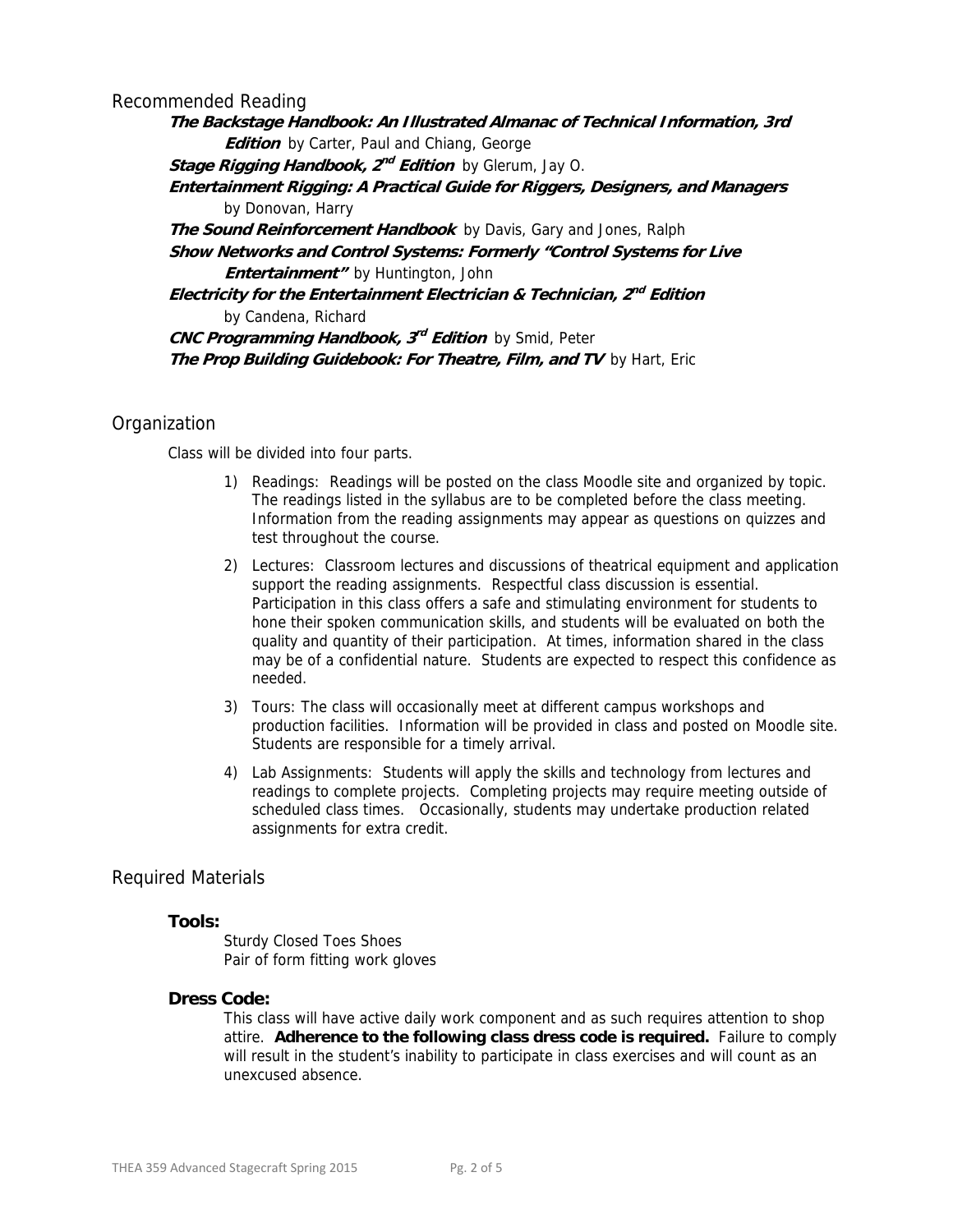# **Dress Code: (Continued)**

- Shoes must be non slip sole, sturdy construction, and closed toe. Good quality sneakers are acceptable.
- All clothing shall be form-fitting and free from anything which could become entangled in moving machinery.
- Sleeves cuffs must be either buttoned at the cuff or securely rolled up above the elbow.
- Belts, sashes, ties, and wraps extending more than 6" from the tie or buckle must be removed or secured.
- Sturdy trousers with belt loops are suggested as tools and materials will often require safety attachment to trouser belt loops.
- Hair longer than shoulder length must be secured or tied such that no hair can touch the crown of the shoulder.
- Shop temperatures vary widely and students are expected to dress appropriately.
- Our work will often require handling dirty machinery and hardware. Expect that your clothing will become soiled.

## **Class Schedule**

| Wk             | <b>Dates</b> | Topic                                                | <b>Readings Due</b>                                                                       | <b>Assignment Due</b>                                                    |
|----------------|--------------|------------------------------------------------------|-------------------------------------------------------------------------------------------|--------------------------------------------------------------------------|
| $\mathbf{1}$   | $1/12-M$     | <b>Class Overview</b><br><b>Rigging Introduction</b> | -Liability and<br>Competence<br>-Rope Terms<br>-Knots                                     | Practice simple knots                                                    |
| $\mathbf{1}$   | $1/14-W$     | <b>Rope and Loads</b>                                | -Types of Rope,<br>construction and<br>materials<br>-Using Ropes<br>-More Knots<br>-Loads | -Reading Quiz #1<br>Rope Terms, Size,<br>construction, and<br>materials. |
| $\mathbf{1}$   | $1/16-F$     | <b>Force and Breaking Strength</b>                   | -Loads<br>-SWL vs Breaking<br>strength<br>-Safety Margins                                 | -Quiz #2 Rope Load<br><b>Reading Quiz</b>                                |
| $\overline{2}$ | $1/19-M$     | <b>Simple Machines</b>                               | -Mechanical Advantage<br>- Simple Machines                                                | -Quiz #3-Simple<br>Machines                                              |
| $\overline{2}$ | $1/21-W$     | <b>Structures and Dynamics</b>                       | -Structures and<br>Dynamics                                                               | Quiz #4- Structures                                                      |
| $\overline{2}$ | $1/23-F$     | <b>Rigging Hardware</b>                              | -Rigging Hardware                                                                         | Quiz #5-Rigging<br>Hardware                                              |
| 3              | $1/26-M$     | <b>Rigging Hardware (Continued)</b>                  |                                                                                           |                                                                          |
| 3              | $1/28-W$     | <b>Rigging Systems</b>                               | <b>Rigging Systems</b>                                                                    | Quiz #6-Rigging<br>Systems                                               |
| 3              | $1/30-F$     | <b>Rigging Systems(Continued)</b>                    |                                                                                           |                                                                          |
| 4              | $2/2-M$      | <b>Building Tour-Tension Grid-</b><br><b>Edwards</b> | <b>Tension Grid</b>                                                                       |                                                                          |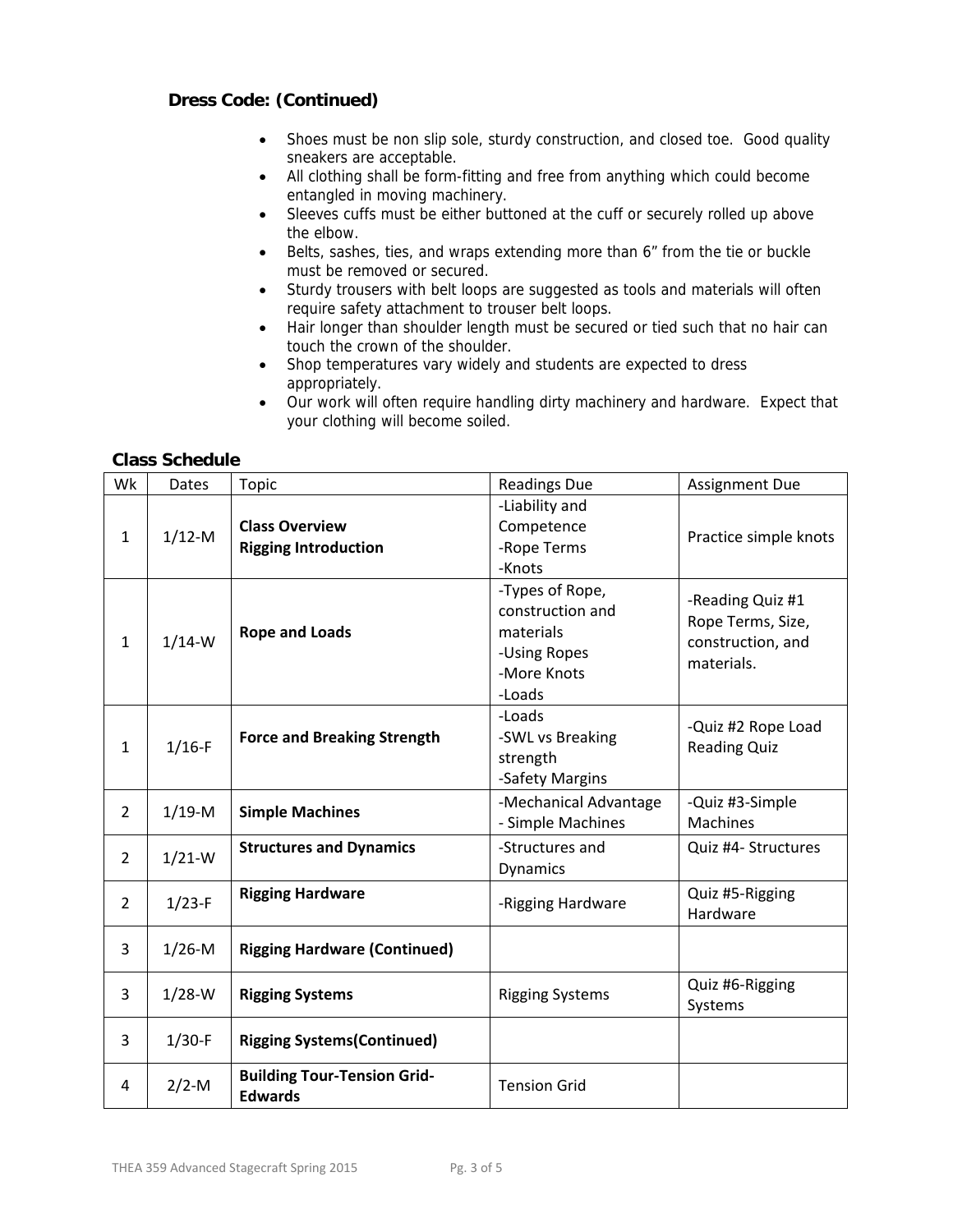| Wk             | Dates        | Topic                                                  | <b>Readings Due</b>          | Assignment Due                        |
|----------------|--------------|--------------------------------------------------------|------------------------------|---------------------------------------|
| 4              | $2/4-W$      | <b>Building Tour-Fly System-</b><br>Wheelwright        | Fly System                   |                                       |
| 4              | $2/6-F$      | <b>Building Tour-HTC Center-Chain</b><br><b>Motors</b> | <b>Concert Rigging</b>       |                                       |
| 5              | $2/9 - M$    | <b>Specialty Rigging</b>                               | <b>Specialty Rigging</b>     | Quiz #7- Specialty<br>Rigging         |
| 5              | $2/11-W$     | <b>Work Rigging Project</b>                            |                              |                                       |
| 5              | $2/13-F$     | <b>Work Rigging Project</b>                            |                              |                                       |
| 6              | $2/16-M$     | <b>Present Rigging Project</b>                         |                              |                                       |
| 6              | $2/18-W$     | <b>Personal Safety</b>                                 | Personal Safety              | Quiz #8-Personal<br>Safety            |
| 6              | $2/20-F$     | <b>Equipment Operation</b>                             | <b>Equipment Operation</b>   |                                       |
| $\overline{7}$ | $2/23-M$     | Electricity                                            | Intro to Electricity         | Quiz #9-Electricity                   |
| $\overline{7}$ | $2/25-W$     | <b>Electricity and Work</b>                            | <b>Electricity and Work</b>  | Quiz #10-Electrcity<br>Curves         |
| $\overline{7}$ | $2/27-F$     | <b>Electricity, Sound, and Solder</b>                  | <b>Electricity and Sound</b> |                                       |
| 8              | $3/2-M$      | <b>Solder School</b>                                   | Solder School                | Solder Project Due                    |
| 8              | $3/4 - W$    | <b>Foam Cutter</b><br>- SETC                           |                              |                                       |
| 8              | $3/6-F$      | <b>Foam Cutter</b><br>- SETC                           |                              | Foam Project Due                      |
| 9              | $3/9 - 3/13$ | Spring Break-No Class                                  |                              |                                       |
| 10             | $3/16-M$     | <b>Building Codes</b>                                  | <b>Building codes</b>        |                                       |
| 10             | $3/18-W$     | <b>USITT-No Class</b>                                  |                              |                                       |
| 10             | $3/20-F$     | <b>USITT-No Class</b>                                  |                              |                                       |
| 11             | $3/23-M$     | <b>3D Printing</b>                                     | 3-D Printing                 | Quiz #11 Codes                        |
| 11             | $3/25-W$     | <b>3D Printing</b>                                     |                              |                                       |
| 11             | $3/27-F$     | <b>3D Printing Project</b>                             |                              | 3D Printing Project<br>Due            |
| 12             | $3/30-M$     | <b>Cost and Labor Estimation</b>                       | Cost and Labor<br>Estimation | Quiz #12 Cost and<br>Labor Estimation |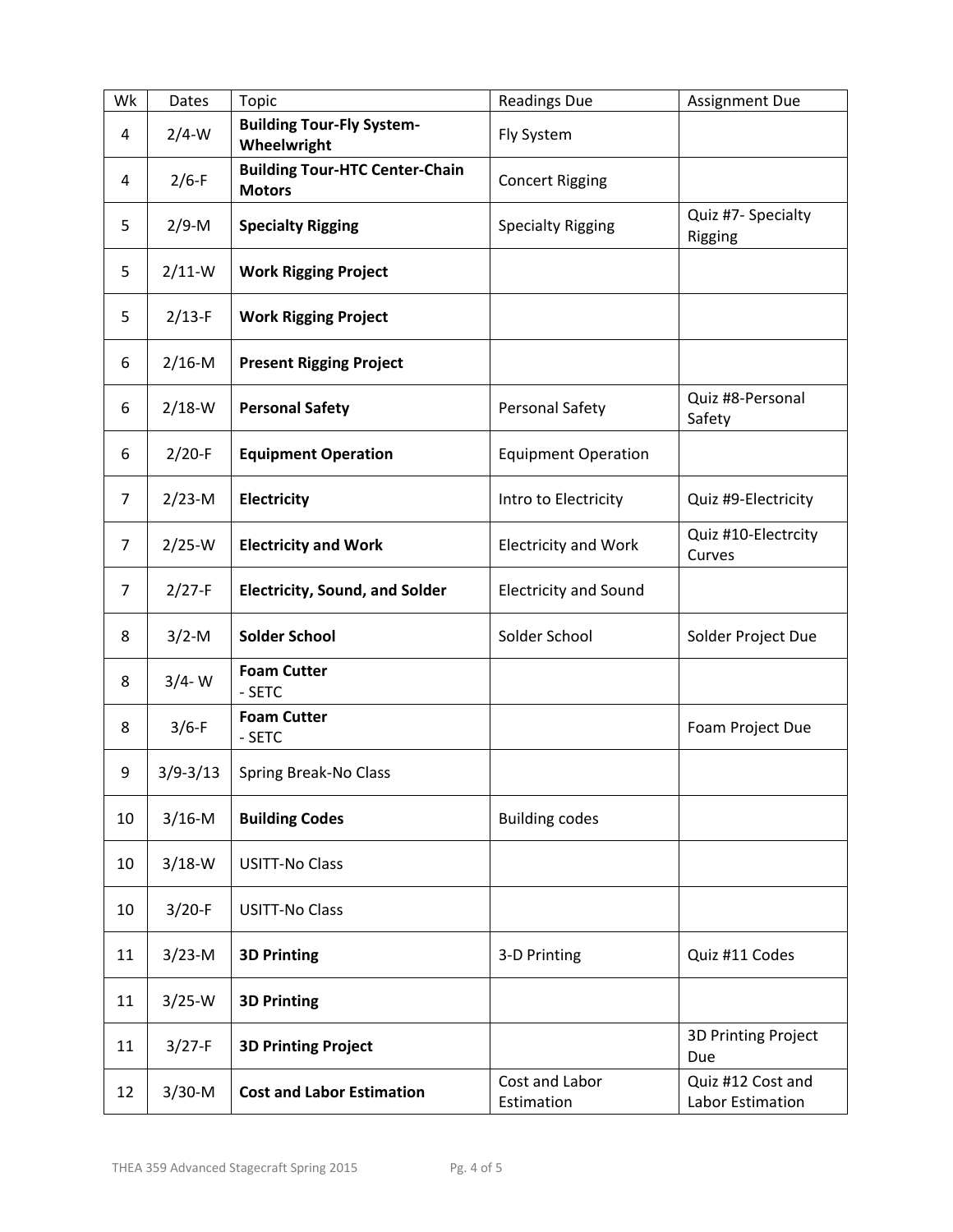| Wk | Dates                | <b>Topic</b>                             | <b>Readings Due</b>       | <b>Assignment Due</b>          |
|----|----------------------|------------------------------------------|---------------------------|--------------------------------|
| 12 | $4/1$ -W             | <b>Scenery Automation</b>                | <b>Scenery Automation</b> | Quiz #13 Scenery<br>Automation |
| 12 | $4/3-F$              | <b>Scenery Automation (Continued)</b>    |                           |                                |
| 13 | $4/6$ -M             | <b>Show Control</b>                      | <b>Show Control</b>       |                                |
| 13 | $4/8$ -W             | <b>Final Project Work Session</b>        |                           |                                |
| 13 | $4/10-F$             | <b>Final Project Work Session</b>        |                           |                                |
| 14 | $4/13-M$             | <b>Final Project Work Session</b>        | <b>Mold Making</b>        |                                |
| 14 | $4/15-W$             | <b>Mold Making</b>                       |                           |                                |
| 14 | $4/17-F$             | <b>Mold Making</b><br>No Todd            | <b>Metal Working</b>      |                                |
| 15 | $4/20-M$             | <b>Metal Work</b><br>No Todd             |                           |                                |
| 15 | $4/22-W$             | <b>Metal Work Continued</b><br>No Todd   |                           |                                |
| 15 | $4/24-F$             | <b>Metal Work Project Due</b><br>No Todd |                           | Metal Work Project<br>Due      |
| 16 | $4/27 - M$           | <b>Final Project Work Session</b>        |                           |                                |
| 16 | $4/29-W$             | <b>Final Project Presentation:</b>       |                           | Final Project Due              |
| 16 | $5/4$ -M<br>$11a-1p$ | <b>Final Exam</b>                        |                           |                                |

Class schedule and topics are subject to change at the discretion of the instructor

## Policies

## **Attendance**

Students are expected to attend class and to be on time. When conflicts are unavoidable, a student must arrange an excused absence with the instructor in advance. Students who miss class are responsible for material covered on that day, for turning in any assignments due that day, and for getting any new assignments. There are no "free" unexcused absences. Excessive lateness will also result in unexcused absences. Students late to class are not permitted to make up quizzes given at the beginning of class. More than three unexcused absences will result in lowering a student's final grade by one letter grade, and for each additional two unexcused absences will reduce the final grade by another letter grade.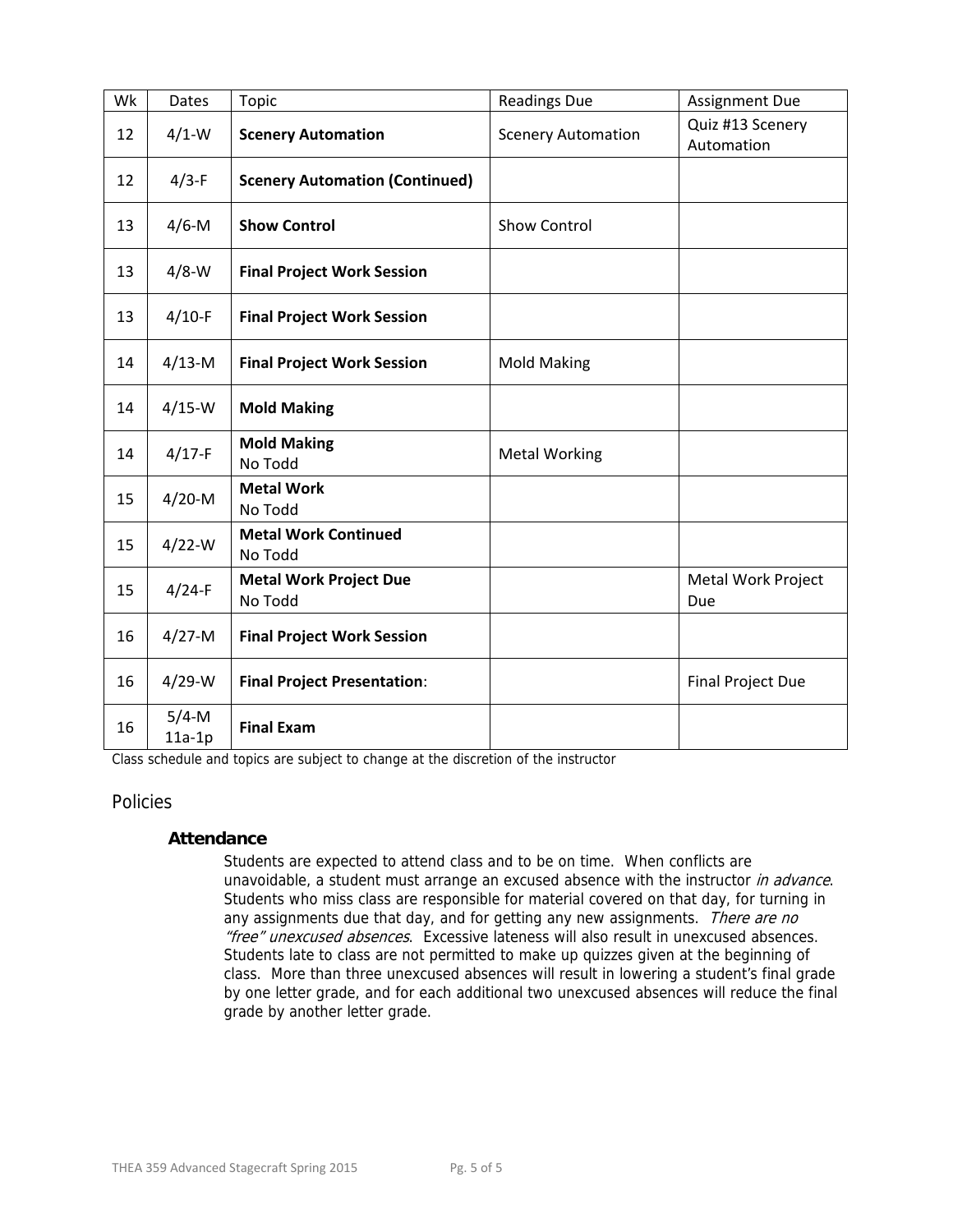#### **Conduct/Collaboration/Cheating**

This class is a skills class. I expect students to help each other to understand the concepts and ideas expressed in class by working with one another. Each student must submit their own work and will be held accountable to explain the tools and possesses utilized to solve specific tasks.

Please review the "2014-2015 Code of Student Conduct" portion of your Student Handbook.

http://www.coastal.edu/media/studentaffairs/deanofstudents/pdf/CCU%20Code%20of% 20Student%20Conduct%20Aug13%20WEB.PDF

Students are required to silence alerts on all devices and telephones. Any student disrupting class may be required to leave the classroom.

#### **Homework**

All written submissions must be grammatically correct, spelling corrected, and clearly formatted. All work must be completed to a presentation standard and include your name, the name of the assignment, the name of the course, and the date it is completed.

**Students submitting assignments on multiple pages must include their name on each page, and properly secure the work such that it will not become separated or submit it bound or in a folder. Before turning in any assignment, students should proofread for clarity, grammatical errors, and spelling.** 

Assignments are due at the start of the class on the due date. Late assignments will not be accepted.

Students with special circumstances affecting their ability to complete assignments on time should arrange **in advance** for extensions on a case-by-case basis.

## **Grading Scheme:**

| Attendance/Participation:   | $250$ pts |
|-----------------------------|-----------|
| Knot Proficiency            | $250$ pts |
| Quizzes                     | $250$ pts |
| Project $#1$ -Rigging       | $250$ pts |
| Project #2-Solder           | $150$ pts |
| Project #3-3D Printing      | $150$ pts |
| Project #4-Mold Making      | $150$ pts |
| Project #5-Metal Working    | $150$ pts |
| Final Project -Show Control | $400$ pts |
| Mid Term Exam:              | $200$ pts |
| Final Exam:                 | $200$ pts |
| Total:                      | 2400 pts  |